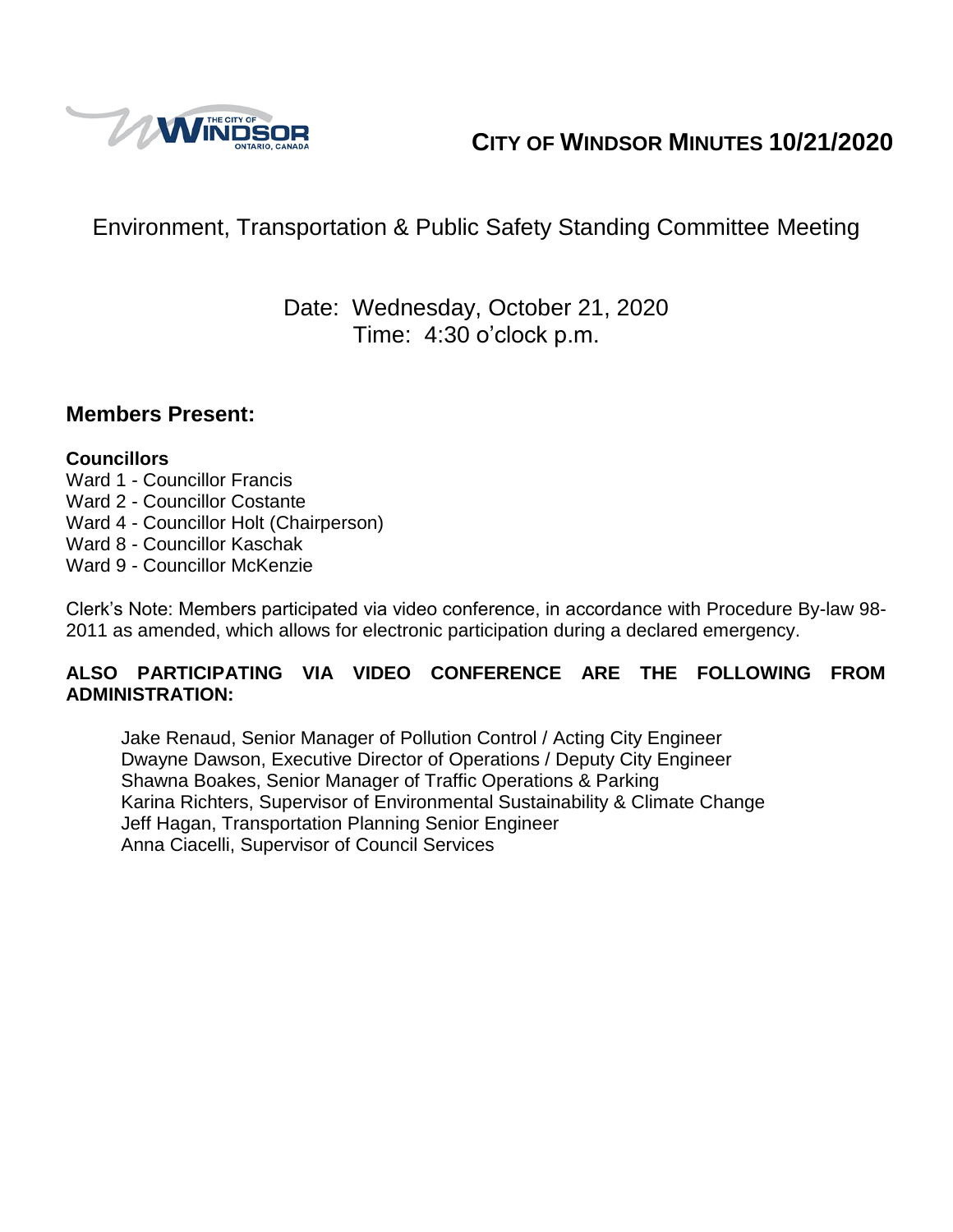# **Minutes Environment, Transportation & Public Safety Standing Committee Wednesday, October 21, 2020** Page 2 of 8

#### **1. CALL TO ORDER**

The Chairperson calls the meeting of the Environment, Transportation & Public Safety Standing Committee to order at 4:30 o'clock p.m.

### **2. DISCLOSURE OF PECUNIARY INTEREST AND THE GENERAL NATURE THEREOF**

None disclosed.

## **3. ADOPTION OF THE MINUTES OF THE ETPS STANDING COMMITTEE**

### **3.1. Adoption of the Environment, Transportation & Public Safety Standing Committee minutes of its meeting held September 23, 2020**

Moved by: Councillor Francis Seconded by: Councillor McKenzie

THAT the Minutes of the Environment, Transportation & Public Safety Standing Committee meeting (excluding Transit matter items) held September 23, 2020 **BE ADOPTED** as presented. Carried.

Moved by: Councillor Costante Seconded by: Councillor Kaschak

THAT the Minutes of the Environment, Transportation & Public Safety Standing Committee meeting (Transit matter items only) held September 23, 2020 **BE ADOPTED** as presented. Carried.

Report Number: SCM 289/2020

# **4. REQUEST FOR DEFERRALS, REFERRALS OR WITHDRAWALS**

None requested.

# **5. COMMUNICATIONS**

None presented.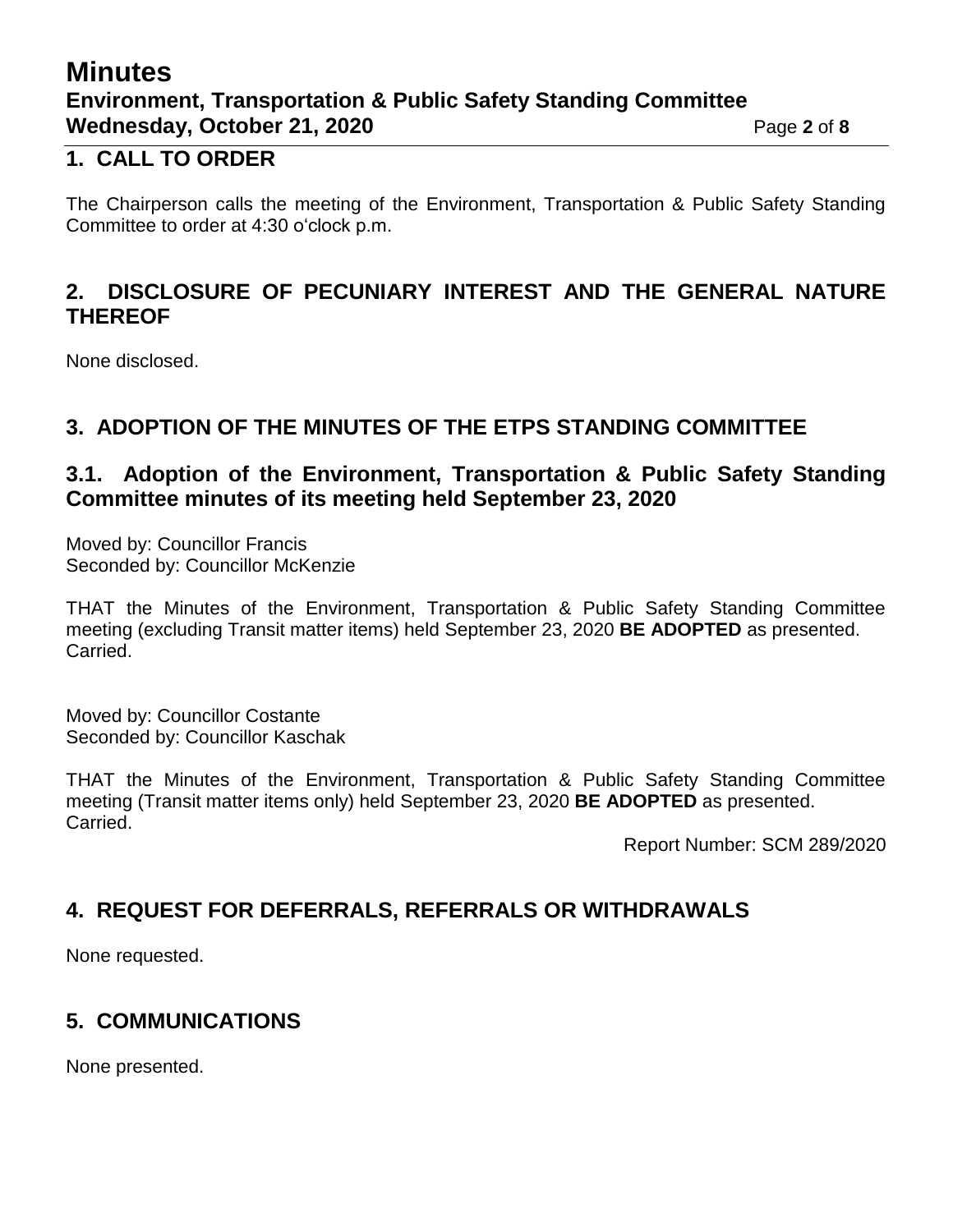#### **6. PRESENTATIONS AND DELEGATIONS**

None presented.

## **7. COMMITTEE MATTERS**

#### **7.1. Minutes of the Windsor Bicycling Committee of its meeting held July 28, 2020**

Moved by: Councillor Francis Seconded by: Councillor Costante

#### Decision Number: **ETPS 787**

THAT the minutes of the Windsor Bicycling Committee (WBC) of its meeting held July 28, 2020 **BE RECEIVED**.

Carried.

Report Number: SCM 272/2020 Clerk's File: MB2020

### **7.2. Essex-Windsor Solid Waste Authority Regular Board Meeting Minutes of the meeting held August 5, 2020**

Moved by: Councillor Francis Seconded by: Councillor McKenzie

Decision Number: **ETPS 788**

THAT the minutes of the Essex-Windsor Solid Waste Authority (EWSWA) of its Regular Board meeting held August 5, 2020 **BE RECEIVED**. Carried.

> Report Number: SCM 274/2020 Clerk's File: MB2020

# **8. ADMINISTRATIVE ITEMS**

### **8.1. City of Windsor Carbon Budget**

Councillor McKenzie inquires as to what extent Council would get information moving forward regarding the progress being made on reaching emissions target, or if that is already being done. Karina Richters, Supervisor Environmental Sustainability and Climate Change, appears via video conference regarding the administrative report "City of Windsor Carbon Budget" and indicates that a report regarding the greenhouse gas inventory currently goes to Council every two years and she does not foresee any issues with providing the information annually.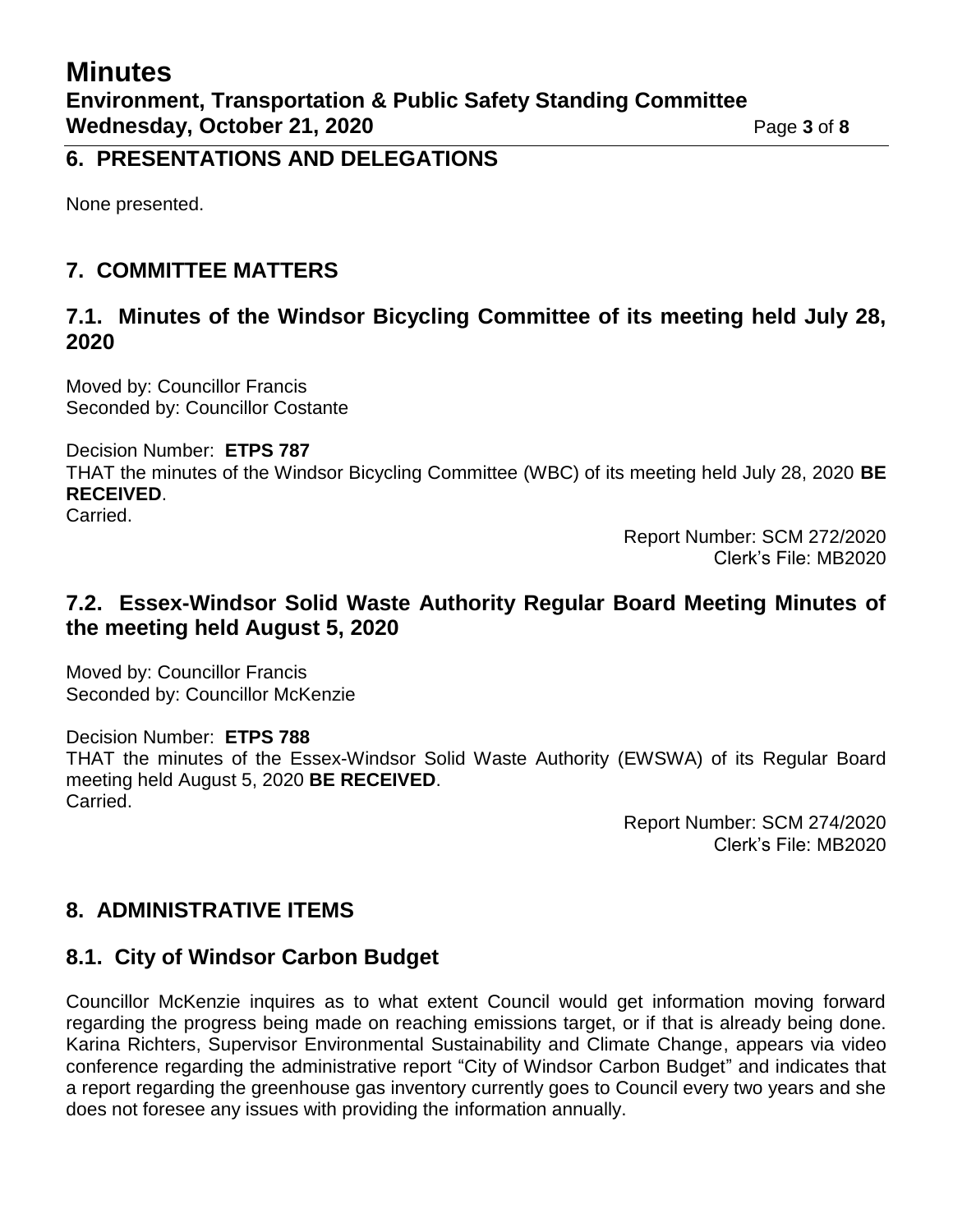# **Minutes Environment, Transportation & Public Safety Standing Committee Wednesday, October 21, 2020** Page 4 of 8

Councillor Francis inquires about administrations' reports related to the City of Windsor and what can be done regionally with surrounding Municipalities as well as the City of Detroit. Councillor Francis adds that consistency, cooperation, and partnerships could have a great impact. Ms. Richters agrees and adds that administration is working constantly with neighbouring municipalities across Canada. Ms. Richters indicates that the City of Detroit has more aggressive emission targets than Windsor. Ms. Richters has reached out to them and presented to the Detroit Climate Task Force about what Windsor is doing and moving forward to working together. Ms. Richters indicates that the County of Essex is currently developing their Community Energy Plan and their draft targets are more aggressive than Windsor's. Ms. Richters adds that many of their strategies moving forward will align with Windsor's Community Energy plan, although the County has included considerations for greenhouse emissions.

Councillor Francis requests that an update on regional occurrences be included as part of future reporting.

Moved by: Councillor McKenzie Seconded by: Councillor Kaschak

Decision Number: **ETPS 789**

- 1. THAT the report of the Community Energy Plan Administrator dated September 30, 2020, entitled "City of Windsor Carbon Budget" **BE RECEIVED** for information; and,
- 2. THAT Administration **BE REQUESTED** to report annually for Council's information, regarding the progress being made on achieving Greenhouse Gas Emissions targets as articulated in the Degrees of Change document.

Carried.

Report Number: S 135/2020 Clerk's File: EI/10822

# **8.2. CQ7-2020 40 km/h Residential Speed Limits - City-wide**

Councillor Kaschak inquires about the options in the report and requests more information related to Option 2. Jeff Hagan, Transportation Planning Senior Engineer, appears via video conference before the Environment, Transportation and Public Safety Standing Committee regarding the administrative report "CQ7-2020 40km/h Residential Speed Limits – City Wide" and indicates that most roads in the City that have a 50km/h speed limit do not have signs posted. Mr. Hagan adds that administration would have to ensure that all 50km/h roads had the posted 50km/h sign and then reduce the default speed limit; this process can take approximately 2 years.

Councillor Kaschak inquires about the 60km/h speed and whether that would be reduced to 50km/h. Mr. Hagan indicates that the 60km/h roads would remain that speed, and the arterial roads which are mostly 50km/h but not signed would require signage.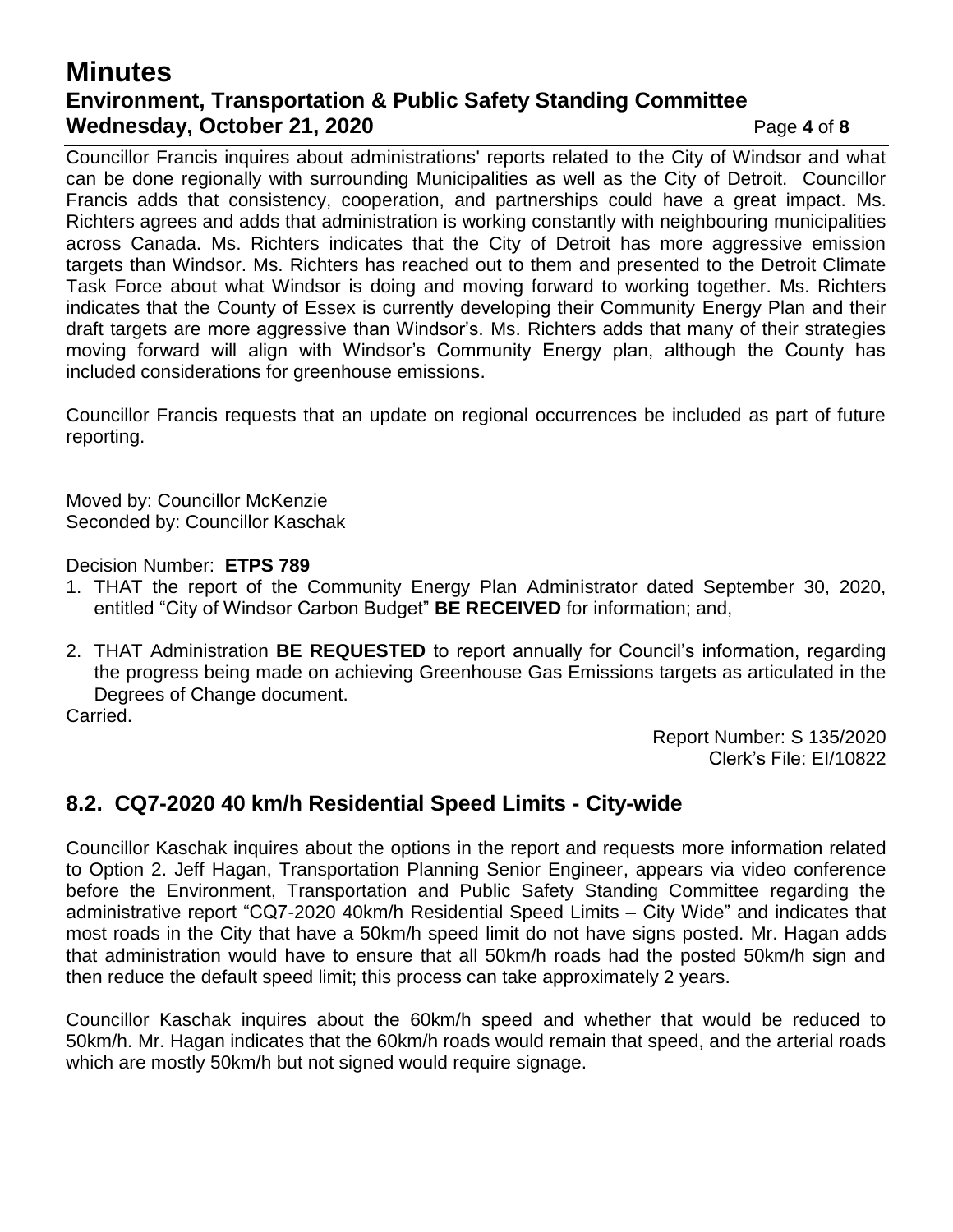# **Minutes Environment, Transportation & Public Safety Standing Committee Wednesday, October 21, 2020** Page 5 of 8

Councillor Kaschak comments that currently in his Ward, i.e. Jefferson and Pillette, there aren't many speed signs and inquires whether those signs would have to be added and what approximate number of signs would be required. Mr. Hagan indicates that the number of signs is approximately 2000-3500 signs. Mr. Hagan adds that reducing the speed requires more signs and would also require gateway signs at city limits advising that the speeds have been reduced.

Councillor Kaschak inquires about the current signs and whether they can be re-used by using a draping. Mr. Hagan indicates that if the default speed changed the sign would be removed. Mr. Hagan adds that if the sign indicates 40km/h then it can be left. Shawna Boakes, Senior Manager Traffic Operations and Parking, appears via video conference before the Environment, Transportation and Public Safety Standing Committee regarding the administrative report "CQ7- 2020 40km/h Residential Speed Limits – City Wide" and indicates there is no need to remove the signs until they didn't meet the reflectivity standards and then they would have to be removed and replaced.

Councillor Kaschak requests a comment on midblock and intersection collisions. Mr. Hagan indicates the statistics provided in the report were meant to be provided as a whole for comparison purposes.

Councillor Francis refers to the number of streets in the Roseland area that are currently set at 40km/h and comments that other factors come into play, including traffic calming measures that help reduce the speed of drivers in the area. Mr. Hagan indicates that a number of different strategies are outlined in refining the speed management program, which are included in next steps in the administrative report. Mr. Hagan adds that in residential neighborhoods traffic calming measures, including speed humps, curb bump outs and radar speed signs, may be utilized as deemed warranted in addition to the speed lowering.

Councillor Francis inquires as to the current practice of reducing speed limits in certain areas based on warrant studies. Dwayne Dawson, Executive Director of Operations, appears via video conference before the Environment, Transportation and Public Safety Standing Committee regarding the administrative report "CQ7-2020 40km/h Residential Speed Limits – City Wide" and indicates that warrant studies are required for traffic calming. Mr. Dawson adds that one of the methods for traffic calming is to reduce speed, but that is usually done in conjunction with other methods. Mr. Dawson states that traffic volume and speeds are considered for traffic calming measures.

Councillor Francis inquires as to whether 50km/h is a safe speed for residential streets and are they comparable with other municipalities. Mr. Hagan indicates that the appropriate operating speed varies according to the type of street. Mr. Hagan adds that the speed informs other things such as sight lines.

Councillor Francis inquires as to default speeds and whether the Province indicates that 50km/h is too fast and if there are other municipalities implementing default speeds. Mr. Hagan indicates that very few municipalities have reduced their speed to 40km/h across the municipality. Mr. Hagan indicates that he is only aware of Tilbury introducing this. Mr. Hagan adds that Hamilton and other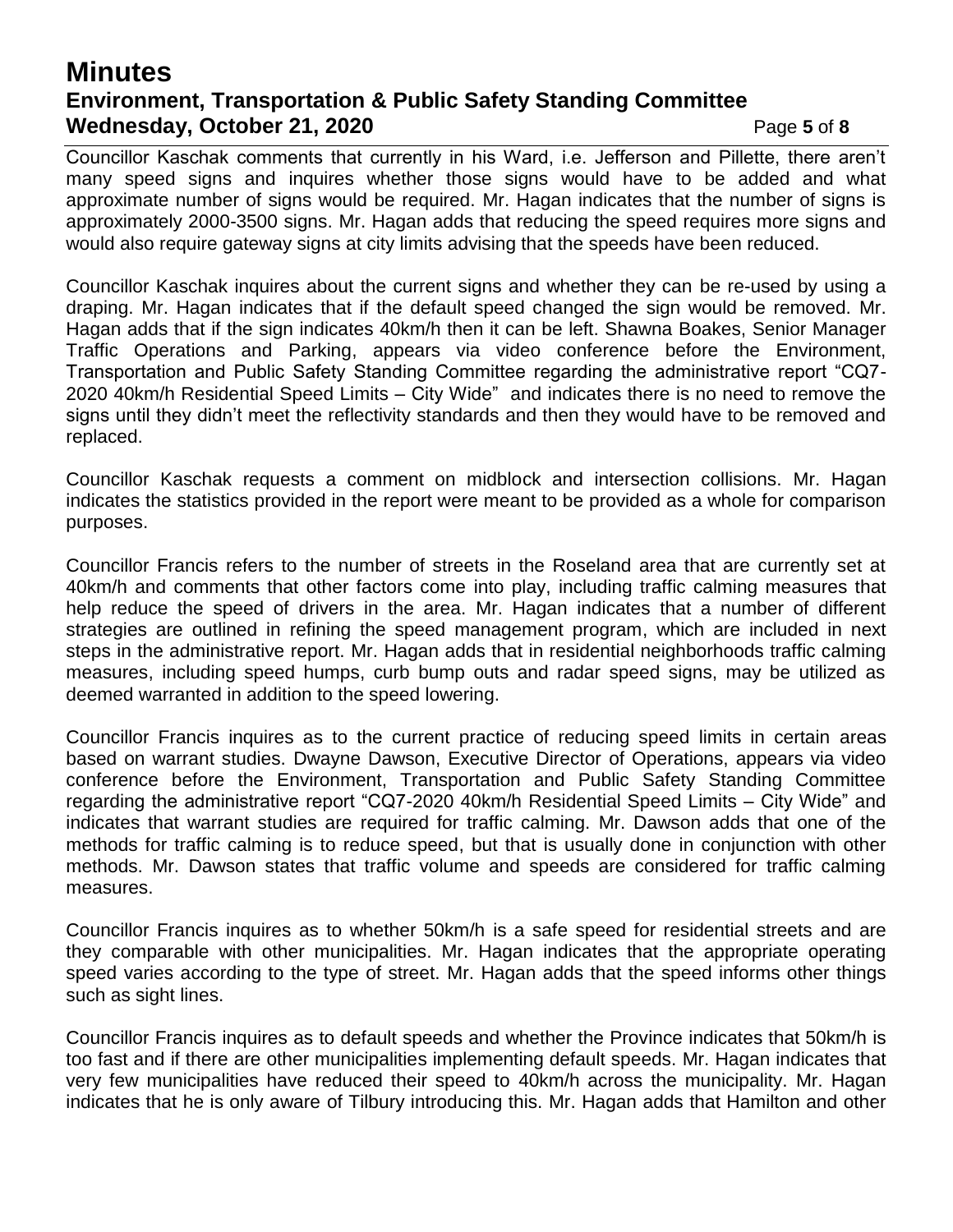# **Minutes Environment, Transportation & Public Safety Standing Committee Wednesday, October 21, 2020** Page 6 of 8

areas have done 40km/h speed area signs, not as a City Wide default limit. Councillor Francis inquires as to whether information is available if it worked in Tilbury. Mr. Hagan indicates that they have not received any data as it is a recent change. Mr. Hagan adds that the *Highway Traffic Act* was amended in 2017 to allow for reduction of speeds.

Councillor Francis would like to hear from Windsor Police Services, and he adds that he does not think people will slow down just because a speed limit sign is changed; he thinks other measures in conjunction with lowering speed are necessary. Councillor Francis adds that more enforcement/traffic blitzes would be required, and his concern is that a blanket reduction in speed reduces the significance of the current lower 40km/h areas. Councillor Francis inquires whether police would be able to target areas or would they need more resources to do more blitzes. Mr. Hagan indicates that the comments received from Windsor Police Services indicate that a lowering of speed limits will likely lead to an increase in demand for enforcement that may have a financial impact.

Councillor Francis expresses concern with taking resources away from areas that have undergone warrant studies if a reduced blanket speed is approved.

Councillor Francis expresses concern with the current traffic calming policy being a slow process and whether it can be expedited. Mr. Hagan indicates that an update to the traffic calming policy, which will be brought to Council in the fall, will include the expedited process as per direction from Council.

Councillor Francis inquires as to the streets that are currently 40km/h streets and whether they would stay that way. Administration confirms that they would remain this way.

Councillor McKenzie refers to a study published in *Globe and Mail*, which shows a 25% decrease in pedestrian collisions over 5 years of the study. Administration is not aware of the study.

Councillor McKenzie inquires whether the severity of collisions would be lower with a lower speed. Mr. Hagan indicates that impact speed is major factor in the severity of collisions as well as many other factors that are considered, and he agrees the severity would generally be lower.

Councillor Mckenzie inquires as to speed limits and operating speed ranges. Mr. Hagan indicates that changing the speed limit does not typically change driver behaviour. Mr. Hagan adds that setting a speed limit to a value not appropriate for that area may result in a variety of speed ranges which may be too high or too low.

Councillor Costante inquires whether the added enforcement would be a short term and a long term reality. Mr. Hagan indicates that the police comments did not specify this.

Councillor Holt inquires whether speed reduction would inform road construction moving forward, specifically road designs for different engineered speed. Mr. Hagan indicates there will be a report related to a complete streets policy for Council consideration in the next year. Mr. Hagan adds that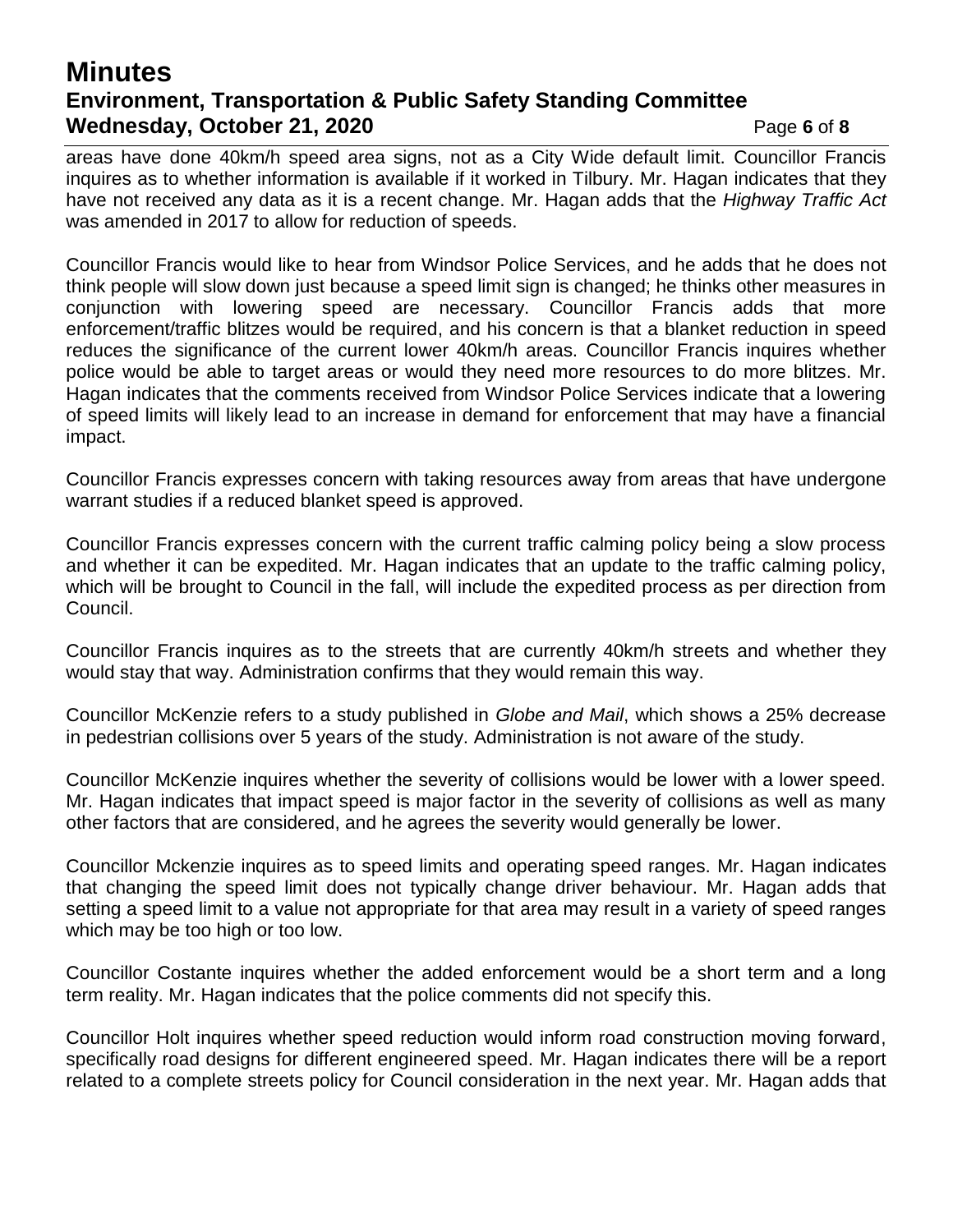# **Minutes Environment, Transportation & Public Safety Standing Committee Wednesday, October 21, 2020** Page 7 of 8

generally local streets are not designed for 50km/h at the moment. Mr. Hagan adds that speeds would affect sightlines and not necessarily the design of road.

Councillor Holt inquires as to the design of roads and whether they are designed more for emergency and maintenance and being straighter and less congested contributes to speed factors. Mr. Dawson indicates that in general terms street widths are more of a concern and are designed in consultation with Windsor Fire Services. Mr. Hagan indicates that City Engineering design Standards are standard amongst surrounding municipalities.

Moved by: Councillor Kaschak Seconded by: Councillor McKenzie

#### Decision Number: **ETPS 790**

THAT Council **APPROVE** Option 2: Decrease the default City-wide speed limit to 40 km/h and place 50 km/h speed limit signs on major roads that would remain at 50 km/h; and,

That the following next steps **BE APPROVED**:

- Develop specific criteria to identify which streets should be signed at 40 km/h.
- Develop a speed reduction strategy, either as an element of the Vision Zero Action Plan or separately.
- Develop refined cost estimates and bring forward a proposal to Council for consideration as part of budget deliberations, including the recommendation to establish a reserve for sign maintenance.
- At key points in the above steps, carry out public consultation with affected residents.

#### Carried.

Councillor Francis voting nay.

Report Number: S 111/2020 Clerk's File: ST2020

### **9. TRANSIT BOARD ITEMS**

None presented.

# **10. ADOPTION OF TRANSIT BOARD MINUTES**

None presented.